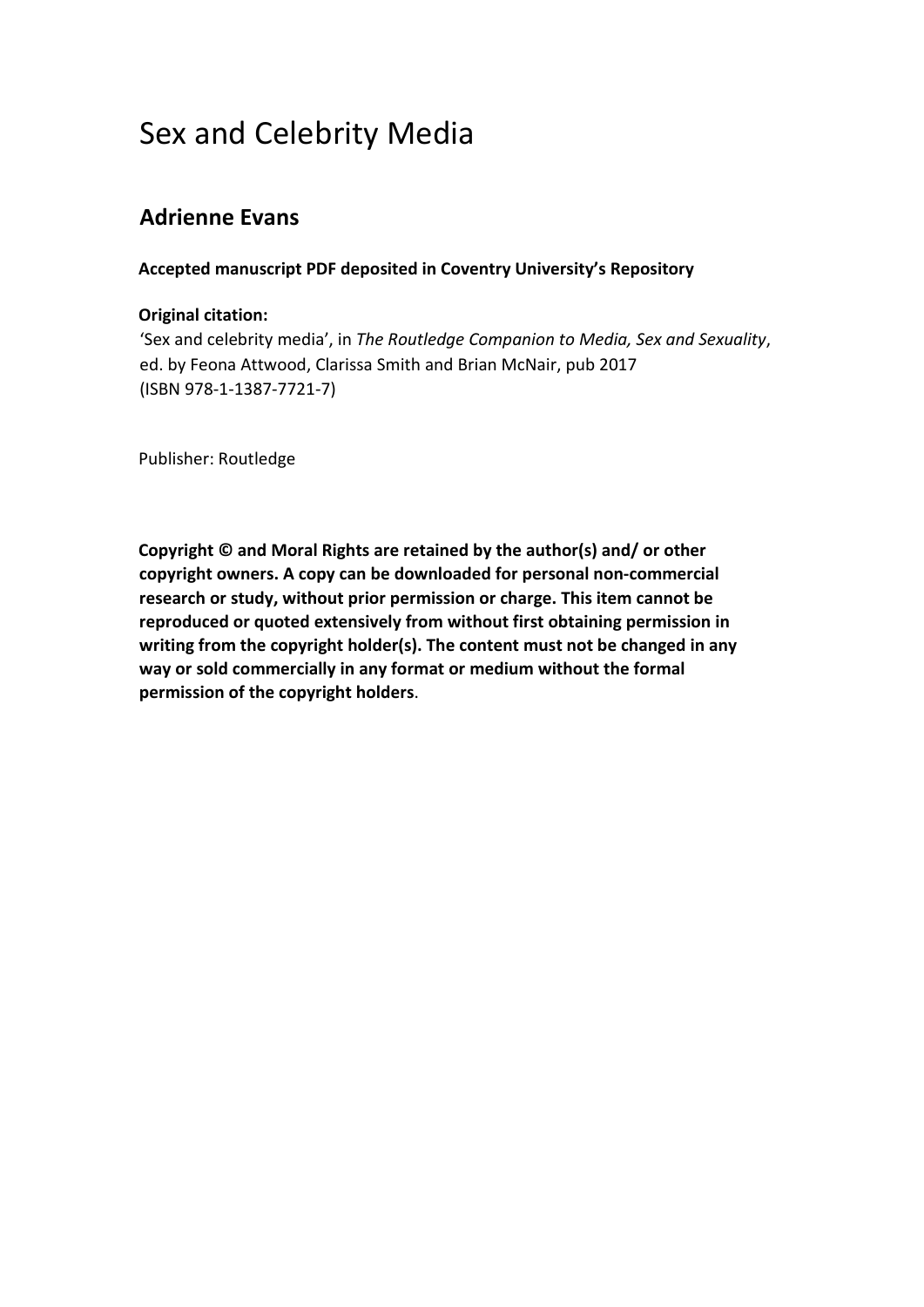### **Routledge Companion to Sex and the Media Sex and Celebrity Media**

#### **Introduction: The Intimate Lives of Public Selves**

*I am extremely concerned for you that those around you have led you to believe, or encouraged you in your own belief, that it is in any way 'cool' to be naked and licking*  sledgehammers in your videos. Sinned O'Conner, open letter to Miley Cyrus<sup>[1](#page-1-0)</sup>.

Mediated contexts of celebrity have been undergoing shifts in meanings in the late-twentieth and early-twenty first century, making celebrity seem at once more accessible, attainable and personable, but equally more invasive: and so fragmenting illusions of private life, including the celebrity's sexual and intimate relations. Although our categories of celebrity have always been about 'living in the spotlight', a 'demotic' or 'hypertrophic' turn in celebrity culture means the personal lives of the rich and famous are made much more fluid and flexible, suggesting not only that we can glean insight into the personal lives of celebrities, but that we may also live the life of one (Redmond 2014, Turner 2013).

Reality TV has been one of the most significant markers of the changing nature celebrity culture, giving 'celebrity' the appearance of a democratic and attainable identity category. Happening at 'celebrity's border zone', the mechanisms through which the 'ordinary' person reaches celebrity status takes place through a process of self-revelation, confession and the public documentation of private life (Couldry 2001: 111, Littler 2003). Meanwhile, new media technologies have produced their own 'micro' celebrities, through online platforms like Twitter, Facebook, and YouTube, that create new categories of 'DIY' celebrities and 'unintended' celebrities through practices of tagging, sharing, remixing and the meme (Attwood 2006, Marwick and boyd 2011, McNair 2002, Turner 2013).

Against the backdrop of seemingly democratic celebrity and narrowing concepts of public and private lives, celebrity culture has itself become both more intimate and public. Lady Gaga, Justin Bieber, Taylor Swift, and Miley Cyrus tweet the mundanities of everyday life to millions of fans. Intimate moments between celebrities have also become more visible. The sex tape, for example, has become a managed promotional tool: Kanye West's recent music video for *Bound 2* featured West and Kim Kardashian simulating sex on a bike, with images from the video alluding to climax and oral sex. No longer the grainy images of *A Night in Paris* or the infamous Pamela Anderson and Tommy Lee tapes, the highly stylish and stylized gyrations of *Bound 2* present a controlled and manufactured version of what sexual moments shared between the couple 'might' be like.

Alongside the visibility of the intimate lives of celebrities, we have also witnessed heightened examples of privacy invasion. In 2014, 'The Fappening' saw young female celebrities, including Jennifer Lawrence, having their personal devices hacked in order to access naked images of them. The act of hacking private accounts and posting such images online was explicitly misogynistic, and sexually aggressive; in name alone, the hacking's use of the slang term 'fap' as a synonym for masturbation suggesting that the public consumption of these images would likely be used for sexual pleasure. Lawrence, among others, called the hacking a 'sex crime', and evidence of an increasingly prevalent 'rape culture' (see Ferreday, 2015, for further discussion of rape culture). Infringements also include, for example, legal action by the British Royal family against the French *Closer* magazine in 2012, which printed topless images of Kate Middleton on holiday. The images of Middleton, despite being banned in the UK, were able to proliferate through social media platforms.

<span id="page-1-0"></span><sup>1</sup> <http://www.theguardian.com/music/2013/oct/03/sinead-o-connor-open-letter-miley-cyrus>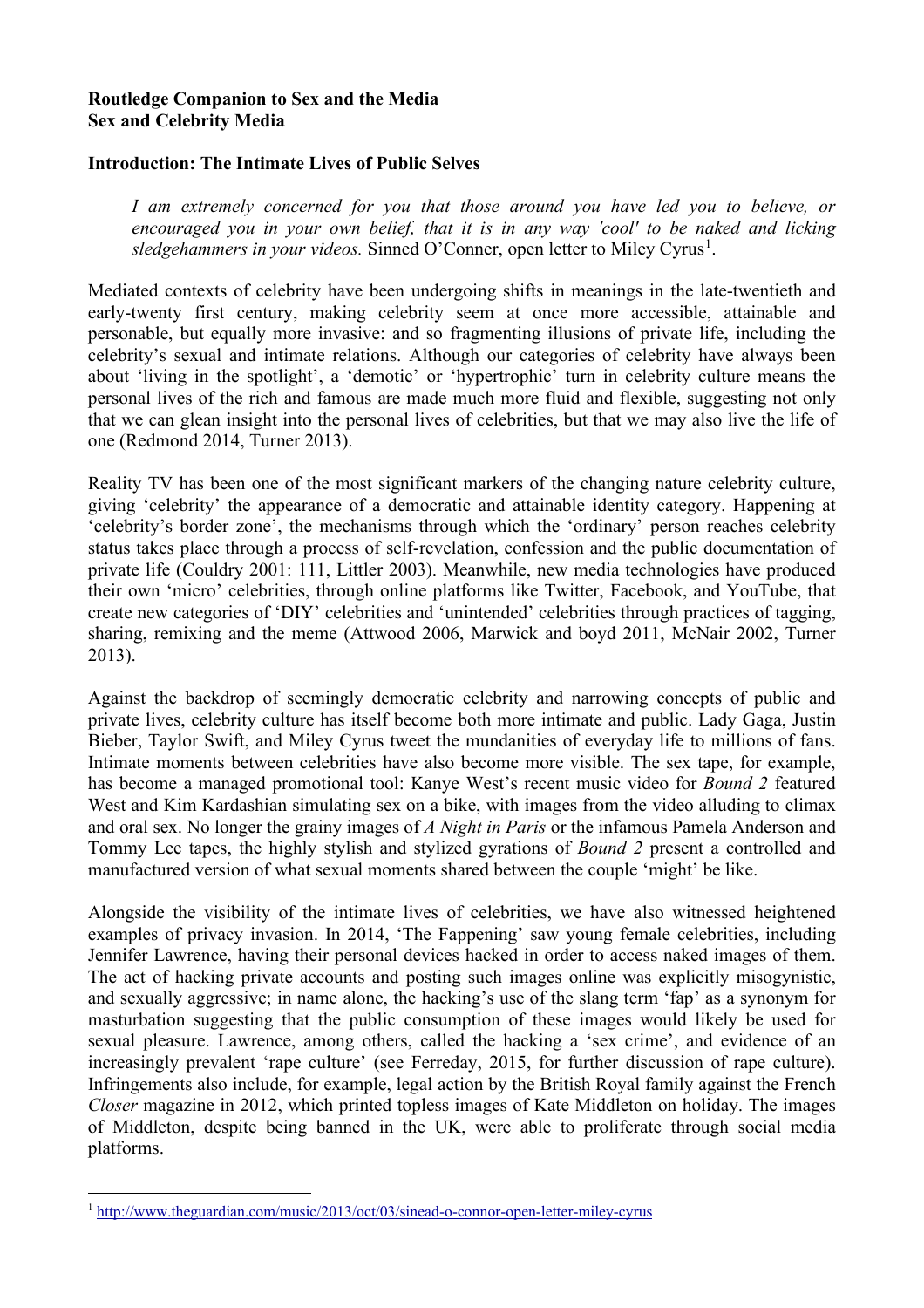Fueled by new formats and contexts, the mediation of celebrity has altered dramatically over the last hundred years. What has changed very little, however, is the importance of celebrity 'sex' and 'sexiness'. Elvis' suggestive hip-swinging and Marilyn Monroe's pout and 'come-hither' gaze of the 1950s and 60s, followed by the 'sexual revolution' of 70s celebrity; Madonna's liberated and expressive 'sex bomb' femininity in the 1980s; Sharon Stone's seated seduction in 1990s film *Basic Instinct*. Celebrity culture, as Dyer (2004) suggests, gives us opportunities to chart society's changing relationships to sex, sexuality and sexual appeal (see Mercer's 2013 Special Issue of *Celebrity Studies* on Sex and the Celebrity). The celebrity sex symbol bears the symbolic weight of taboo breaking and the changing moral codes around what we understand 'sexy' to mean: as such, celebrity seems to ooze sexiness.

This chapter presents dominant approaches to making sense of sex and celebrity media. I begin below by outlining approaches that suggest celebrity is read as representation of 'our times', and for its processes of production and consumption. Following this survey, the chapter then explores feminist approaches to celebrity culture, paying special attention to notions of 'the sexualisation of culture', postfeminist celebrity culture and the objectification of female celebrities. Case studies are drawn from analyses of the fetishisation of female celebrity bums, and the sexualised, gendered, classed and racialised representation of body parts. I finish the discussion by drawing attention to the selective but hyperbolic media discussion and reaction to sexy and publicly intimate performances of celebrity culture with reference to Miley Cyrus, where the layering of commentary on top of commentary reflects a cultural anxiety around intimate life, and concern for future sexual conduct.

#### **Representing Celebrity**

Traditional approaches to celebrity studies are rooted in film studies and the analysis of 'stardom'. While not the first analysis of 'the celebrity', Richard Dyer's discussion of Paul Robeson, Marilyn Monroe, and Judy Garland in *Heavenly Bodies* (originally published 1986, reprinted 2004) has been particularly important in shaping academic discussion of celebrity (see also Dyer's earlier influential book, *Stars* 1979). Principally an analysis of representation, Dyer was interested in the 'ideological function' of the star and the way in which this comes to shape the available discourses for making sense of the self (Dyer 1979). Dyer's (2004: 19) notion of 'discourse' refers to a set of 'media signs' that, far from being coherent, contain 'clusters of ideas, notions, feelings, images, attitudes and assumptions', meaning that the star image could be understood as a representation of wider social, political and cultural sense making.

Dyer's (2004) analysis of Marilyn Monroe, for example, focuses on the way Monroe came to represent sex during an historical period of shifting notions of what 'sex' meant. As the first centrefold of the *Playboy* franchise, and in the wake of the Kinsey reports (1948 and 1963) that reshaped notions of 'normal' sexual practice, Monroe's sexuality became filtered through ideas of the naturalness of sex and sexual innocence. Thus while her *Playboy* centrefold was controversial and challenged sexual attitudes of the time, her quip: "It's not true I had nothing on. I had the radio on", plays with notions of the naturalness and normalcy of the naked body (Dyer 2004, Scheibel 2013). Alongside these shifting concepts of sexuality, Dyer (2004) also notes the growing significance of psychoanalytic language in the 1950s, and its view of inherent sexual difference. Here, Monroe represented something of 'ideal' femininity: vulnerable, dependent on men, and visually desirable.

Dyer's (2004) analysis of the sexiness of Marilyn Monroe suggests that the meanings that were attached to her were permissible to mainstream America because of their associations with purity. Monroe's image is socially significant because she was able to act out American values of femininity: as a symbol of femininity, her whiteness and blondness meant that sex could function in society (and to her audience) in ways that did not present sex appeal as dangerous and sinful.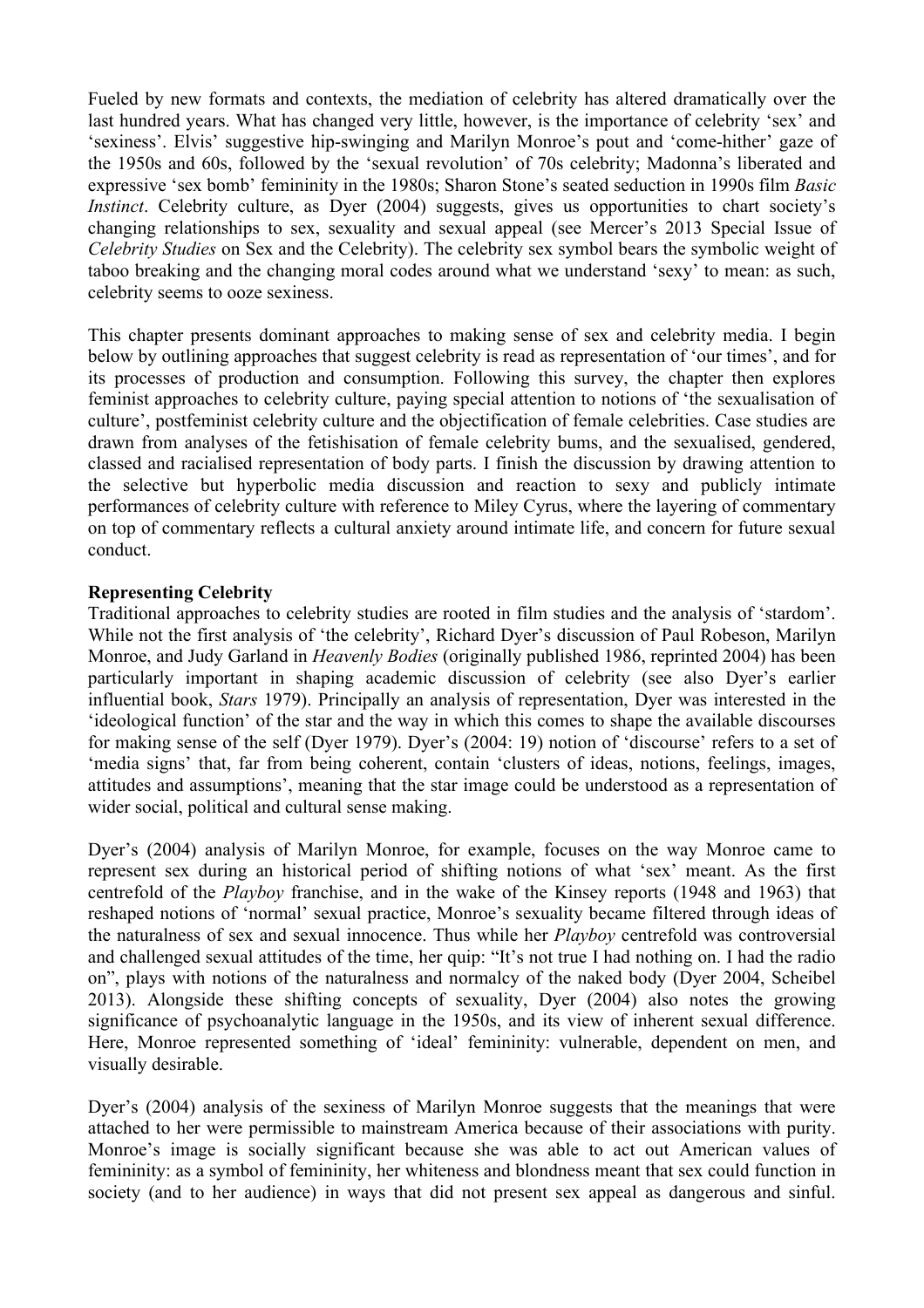Monroe's sex symbol status allowed people to make sense of ideological conflict during a period of social anxiety about the meanings of sex.

Dyer's (1979, 2004) approach to understanding celebrity has been important because it was one of the first to take the meaning of the celebrity as having wider cultural significance. For Dyer (2004: ix-x) the study of stardom was able to open up questions of emotion, sexuality and everyday life, reflecting what kinds of people we are able to become in particular social and historical contexts. Accounts since have invariably drawn on Dyer's approach, but have also brought an understanding of media industries to bear on the significance of celebrity culture in contemporary society. Rojek (2012), for example, understands celebrity as something that is staged and carefully managed, produced through a supply-demand relationship between the celebrity and their audience, while Turner (2004) likens celebrity to a relationship of 'commercial property' that can mutually benefit both commodity and celebrity brand.

However this supply-demand model is often highly unstable. For example, following revelations of Tiger Wood's infidelities in 2009 and 2010, he was dropped by several of his endorsees, and overexposure in the media arguably lead to a decline in the profits of those brands that continued to support him: a loss that was subsequently passed onto shareholders (Rojek 2012). The relationship between overexposure and market decline, however, does not always hold. For example, Rojek (2012) cites the release of 'soft-porn' images of Madonna, which were then used by her management in the run up to the publication *Sex*. In this case, Madonna's overexposure worked in favour of her celebrity brand, leading Rojek (2012) to claim that 'the fame formula is a deeply flawed doctrine' (81).

There are two points I want to take forward in linking these previous approaches to the study of celebrity in feminist media studies. From accounts of representation, Dyer's approach to understanding the celebrity has been useful for feminist media studies because it pays attention to representations of gender, race and sexuality. These issues have been undeniably important in feminist analyses of contemporary celebrity representations, as have accounts of celebrity-ascommodity. Here, the industry approach allows us to make sense of the 'exchange value' of female celebrity bodies. I discuss these below, paying particular attention to the celebrity bum.

#### **Sexy Bums and Body Parts**

Feminist approaches to celebrity have been important in making sense of the limited roles that women and female celebrities have played in the media, and the way their images are presented to us, especially through the intersections of class, race, sexuality, and physical embodiment (Gill 2007). This approach has been particularly important in making sense of the assumed democratisation of fame and celebrity, and the associated promise of social mobility alongside the denigration of particular groups of women through the celebrity system (Biressi and Nunn 2004). While the 'celebrity' category becomes less rigid and seemingly more replicable through platforms like reality TV, what counts as 'sexy' remains homogeneous and hierarchical: the white, slim, middle class female body maintains desirability (Evans and Riley 2013, Gill 2007).

In the UK, a particular political and cultural moment has shaped notions of disgust in relation to class and gender; new forms of hate have been encouraged through the representation of poverty (e.g. *Benefit Street*), and reality TV celebrities who become glamor models are by equal measures hyper-sexualised and denounced as trashy, slutty, vulgar and unclean (Tyler and Bennett 2010). Race and ethnicity also play a part in shaping celebrity's democratisation: for example, in the way *My Big Fat Gypsy Wedding* worked to represent Roma, Gypsy and Traveller brides as antithetical to constructs of the sexy, modern, self-determined woman, and the show's popular reception marked the 'Gypsy' bride as the tasteless white-other, with their sexuality often located with the excessive, overly fleshy body that reaffirms associations between consumption, body weight and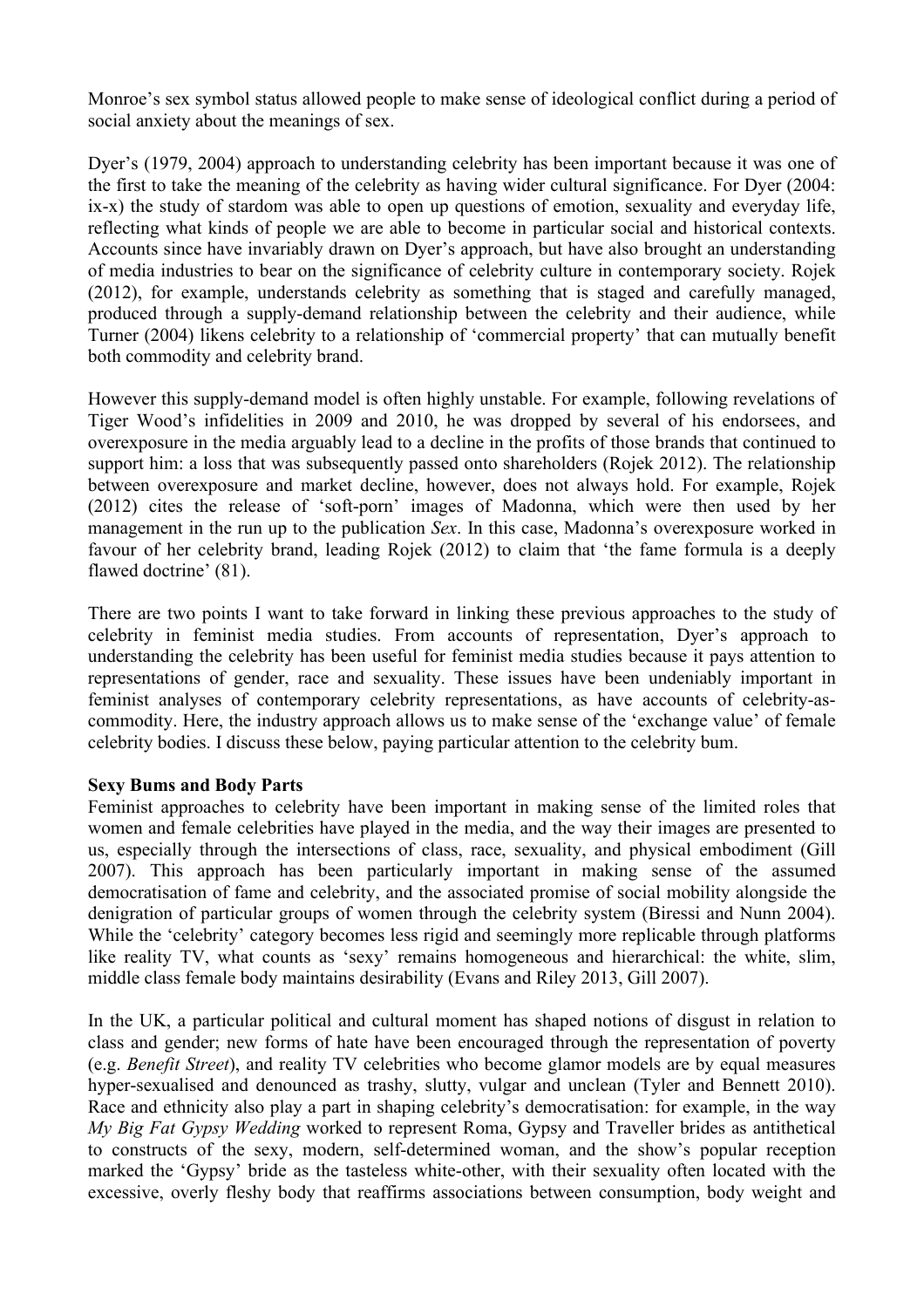sexuality (Jensen and Ringrose 2013, Tremlett 2014, Tyler 2013). Women who fall outside of celebrity's cultural constructs of 'sexy' are often violently denied and denigrated, despite celebrity's seeming accessibility.

Feminist media studies has been equally interested in how intersections of class, race, gender, sexuality come to frame the way the celebrity body is imag(in)ed and how these intersections determine the commodity object of the female celebrity body. A key term in making sense of female celebrity has been 'objectification', wherein the selective process of turning the visual image of women's bodies into discrete parts constitutes a form of gender power. The objectification of female body parts is evident, for example, in the sexualisation of celebrity's legs, breasts, labia and buttocks. In a series of upskirting shots taken by the paparazzi in 2007, for example, images of celebrity female labia worked to sexualise and class the female body. Where the upskirting of Paris Hilton was normalised as evidence of the celebrity's overexposure and attention seeking, the intrusive images of Britney Spears held a different meaning: her postpartum cesarian scar and 'white trash' status branded her a bad mother and a dangerously excessive, pathologically (hetero)sexual subject (later cemented in her apparent 'breakdown') (Schwartz 2008).

The visualisation of celebrities' labia are rendered intelligible through the camera's association with heterosexuality and its (implied) penetration; whereas the bum has been a mainstay of racialising representations of the sexy female celebrity, where 'black female sexuality is literally embodied in voluptuous black buttocks' (Railton and Watson 2005: 56). In Beltran's (2007: 281) analysis of Jennifer Lopez 'cross-over butt', for example, she suggests that the discussion surrounding the celebrity's backside during the late-1990s amounted to the 'exoticization and sexualisation of the non-white body' (similar arguments could be made about the treatment of Kim Kardashian's bum in the media, and its capacity to 'Break the Internet', see Evans 2015). Lopez's 'cross-over butt' became an object of public obsession and fascination, alongside her repeated proclamation that she was happy with her curves. While the language of positive body image employed by Lopez suggests self-image control, agency and transgression, bringing new, non-white and Latina bodies into the public consciousness, it also poses questions about the viability of equality merely through becoming visible. Beltran's (2007) analysis demonstrates how Lopez's image was also used in ways that alluded to colonial discourses that shape how sex, sexiness, and the sexualisation of nonwhite women come to be imagined. The intense public scrutiny of Lopez's posterior bears close resemblance to the treatment of black women's backsides during the colonial period, where they were treated as objects of scientific experimentation and public display because of the associations made between large buttocks and savage sexuality (McClintock 1995). The representation of nonwhite women is not homogeneous; however, by locating non-white women as being closer to nature, or as 'dangerously' or 'excessively' sexual, non-white female sexuality is demarcated as animalistic and immoral, in contrast to white female sexuality which becomes moral and civilised (Beltran 2007, Railton and Watson 2005, McClintock 1995).

A useful contrast here is the media discussion of Pippa Middleton's backside during the wedding of her sister, Kate Middleton, to Prince William in 2012. The wedding itself was presented in the media as a moment of national pride and evidence of the meaningfulness of love and romance; but Pippa Middleton's backside also took up a significant amount of media discussion. This was followed shortly after by the creation of the Facebook group 'Pippa Middleton ass appreciation society' and reported requests in cosmetic surgery consultations for the 'Pippa' (see McCabe 2011). In her 'buttermilk body-skimming gown', Kate Middleton's sister 'seductively embodie[d] a type of feminine empowerment that is completely digestible' (McCabe 2011: 355-356).

In the context of a traditional, if highly mediated, 'white' wedding, the fstishization, objectification and sexualisation of Pippa Middleton's sexy bum was largely unremarkable: indeed its location as a sexy object at the intersection of upper-middle class whiteness remained invisible. It was not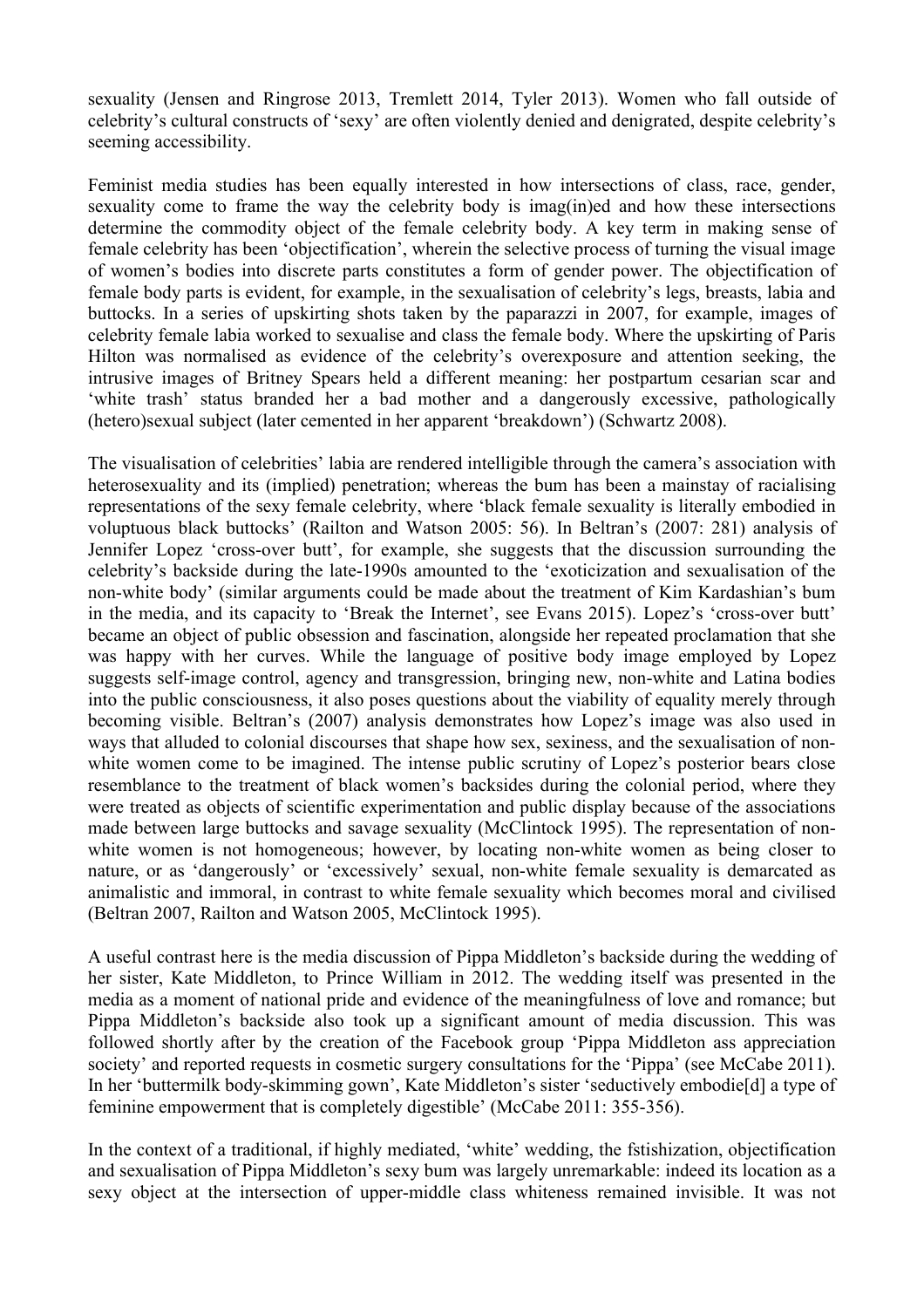deemed necessary, for example, for Pippa to constantly extol her own pride in her body or her ethnicity, neither was it suggested ever that Pippa's curvy backside has any relationship to her sexual appetite. A similar observation of celebrities' 'sexy bums' is suggested in Railton and Watson's (2005) analysis of Kylie Minogue's whiteness in music videos, which is only made visible through comparison to the representation of black female singers, such as Beyonce and Rihanna.

Railton and Watson (2005) suggest that Beyonce's video for *Baby Boy* is exemplary of the representation of sexy black female celebrity through associations with an excessive and dangerous sexuality. Variously located in the jungle, by the sea, on the beach, her body is affected and moved by the environment, and her body, backside and hair are always shown in constant, often uncontrollable, movement (Railton and Watson 2005). In contrast, Minogue's video for *Can't Get You Out of My Head* is clinical, clean, light and white. Her sexiness is controlled through the use of slow motion techniques that work to manage the body's movement: this body does not writhe, roll, crawl, or get covered in sand or water in the same way that Beyonce's does (Railton and Watson 2005). Comparing the two celebrities' use of the body in performance allows for an analysis of the hypersexual and primitive sexuality represented by Beyonce's music video, which makes visible the purity represented in the performance of Minogue (e.g. motionless hair and flawless, taut skin).

The status of celebrity sexiness in contemporary culture bears signs of classed, racialised and gendered inequalities that have a history that still carries weight today (see McClintock 1995). While limited constructs of sexiness still shape the way we view female celebrities, what has changed is the media landscape and the technologies that we have available to produce, maintain, share, and comment on these images. This takes place alongside an explosion about sex and sexiness throughout the media, referred to variously as 'pornification', 'raunch culture' and the 'sexualisation of culture' (Attwood 2009, Evans and Riley 2014, Gill 2012, McNair 2002). Below, I suggest that drawing together these accounts to analyse contemporary sexy celebrity has wider implications for understanding contemporary sexual identity. I do this by focusing on the recent media attention on Miley Cyrus.

#### **Narratives of Concern: What is 'Sexy' Celebrity?**

The pop star Miley Cyrus has been one of the most talked about celebrities in recent years. Alongside her constant public performance of celebrity through social media, every act or public 'confession' seems worthy of scrutiny for what it represents of the body, sexuality, rumored sexual practices, sexiness, and femininity. Social commentary surrounding Cyrus has become allpervasive, producing an intense media noise. Cyrus' most controversial moments to date have been the release of the video for *Wrecking Ball*, her performance at the VMAs with *Blurred Lines* singer Robin Thicke and her popularization of 'twerking'; but even small deviations from normative notions of good, white, innocent femininity have been controversial.

One example of the media hyperbole surrounding Cyrus was her 2012 haircut. Cyrus posted images of having her waist-length hair cut short on Instagram, resulting in a backlash from her fans, who deemed the cut both unfeminine and too sudden. Cyrus' long waist-length hair had represented an appropriate heterosexual femininity, whereas the short haircut located her as potentially 'boyish'. Even while Cyrus' image was just-about-hetero-sexy enough, the apparent deviation from normative scripts of good girlhood also lead to speculation about her sexuality (as potential lesbian or bisexual) that worked to fold gender, appearance and sexuality into a series of heterosexist binaries (McRobbie 2008). But the haircut was also, we were told, part of her managed 'rebranding'.

Cyrus' provocations appeared, however, before the notorious haircut. In 2009, Cyrus' Teen Choice Awards performance of her single *Party in the U.S.A*, in which she briefly dipped against a stage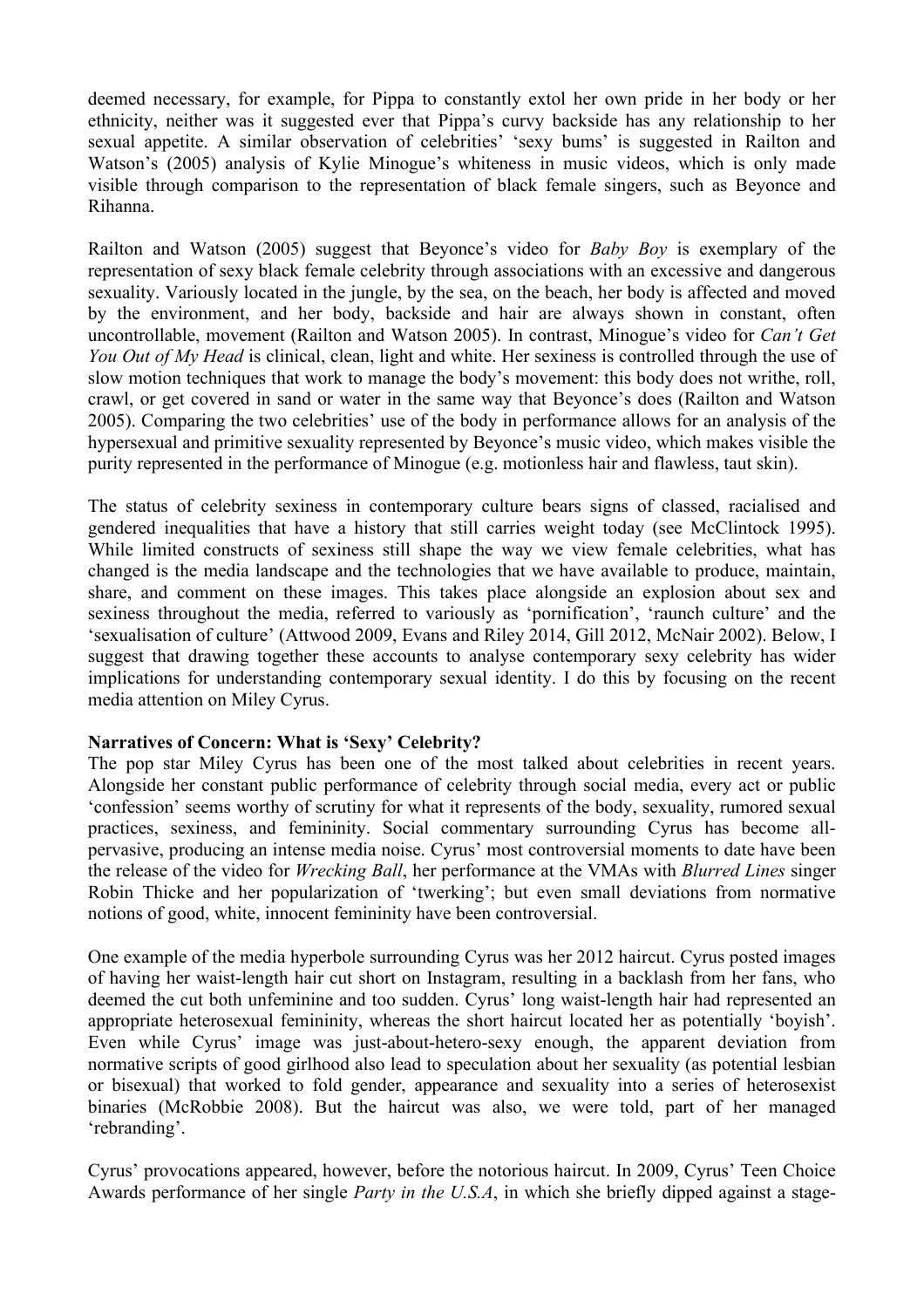prop pole, became part of the narrative of sexualisation, and evidence of the exploitation of contemporary young female stars by celebrity industry: the 'sex sells' motto of modern capitalism. Online discussions of the performance questioned Cyrus' authenticity, agency and choice, suggesting that the dance was the product of her management (Lamb, Graling and Wheeler 2013). Because of her location within the celebrity system and our current cultural preoccupation with neoliberal postfeminist notions of 'choice' and 'freedom', Cyrus' routine was deemed as a manufactured performance of sexy and therefore not representative of modern, sassy, self-knowing sexiness (Lamb, Graling and Wheeler 2013). These claims were later repeated by Sinned O'Conner in her 'open' letter to Cyrus. In response to Cyrus' *Wrecking Ball* video in 2013, Conner stated that:

*The music business doesn't give a shit about you, or any of us. They will prostitute you for all you are worth, and cleverly make you think its what YOU wanted... and when you end up in rehab as a result of being prostituted, 'they' will be sunning themselves on their yachts in Antigua, which they bought by selling your body and you will find yourself very alone.[2](#page-6-0)*

What I am interested in here is the public reactions to these mediated 'moments'. I am also interested in how we have made these moments 'public' through insisting that sex, sexuality and sexiness is visible and accountable (Foucault 1976). This is not to say that we shouldn't have an emotional response to Cyrus, either finding her a worrying example of the exploitation of a young woman who grew up in the spotlight of the celebrity 'star' system, or a playful symbol of sexual exuberance and healthy, youthful body confidence. Both responses are not only reasonable, but necessary given the current ways we have of making sense of sexy celebrity. But following Dyer (2004), we could also turn our attention to the public response to the rise of Cyrus as 'sex symbol' as a reflection of current notions of what the 'sexy' female body means today; about our cultural values toward sexiness and 'sexualisation'.

If we take this approach, then it can be argued that cultural feelings around sexiness are the result of a deep anxiety about (youthful) female sexuality. The public reaction to Cyrus demonstrates concern over the 'tarnishing' of good, clean, proper and pure femininity (with all its racial connotations), a lack of agency over her own sexual representation, and also sometimes a reaction to prior 'prudish' attitudes towards sexuality: a celebratory cheer for sexual liberation. For instance, the social commentaries around Cyrus' *Wrcaking Ball* video, whether celebratory or concerned, were quick to place its cultural meanings within the realms of sex. Discussion of the video paid little attention to the fact that the lyrics of *Wrecking Ball* are not overly sexual. Commentary assumed that the young naked female body was in itself a sexual and sexualised object, not merely a naked body. Unlike Monroe's quip about having the radio on, which Dyer (2004) tells us reflects the normalcy of the naked body, Cyrus' rebuttal and appeal was to seeing the video through its emotional value<sup>[3](#page-6-1)</sup>: this was a naked body that needed defending, and not one to make light of.

Public reactions to Cyrus' various performances also need to be located in the context of her celebrity narrative. Having come from the successful Disney show *Hannah Montana*, Cyrus is already located in a recognizable 'sexy' narrative: Britney Spears and Christina Aguilera, both of whom appeared as Disney stars, were also framed through media storytelling as having 'transformed themselves' into sex symbols in response to the transition into adulthood (and in ways that also included changes in haircut, whether shaven or braided). Our concern with their transitions into 'adult' sexuality are not only located in their image, but their audience. Having previously been consumed by a 'young', largely female audience, the narrative of concern that follows these celebrities is also a concern with their apparent 'role model' status, and the 'effect' that this may have on young girls (even while young girls reproduce the same narratives of concern around celebrities like Cyrus, see Jackson, Vares and Gill 2013).

<span id="page-6-0"></span><sup>2</sup> <http://www.theguardian.com/music/2013/oct/03/sinead-o-connor-open-letter-miley-cyrus>

<span id="page-6-1"></span><sup>3</sup> http://www.mtv.com/news/1713881/miley-cyrus-defends-wrecking-ball/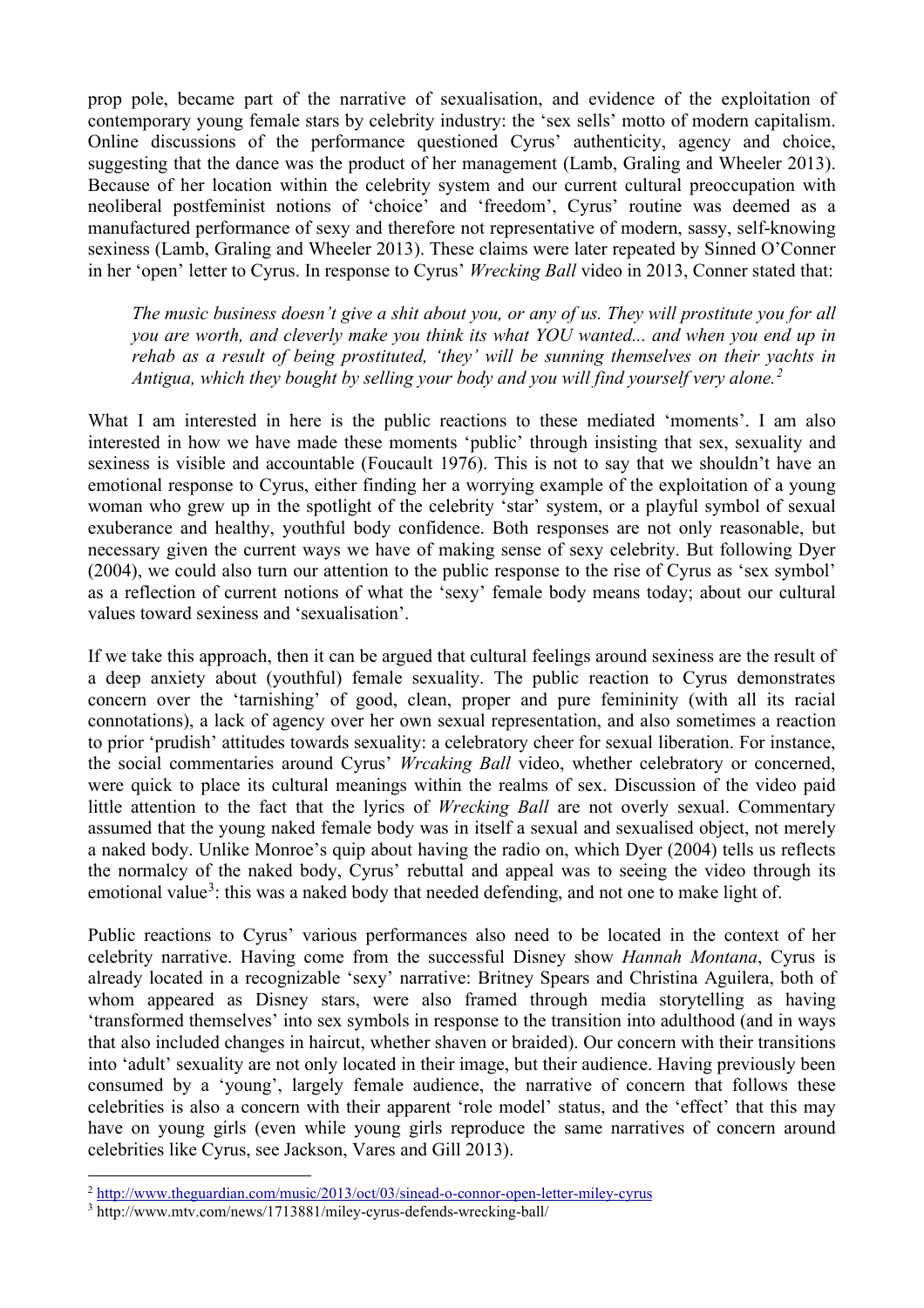The noise about Cyrus and other 'sex symbol' celebrities is therefore not a concern about the celebrities themselves, but a future-oriented concern for a new generation of women and their sexual behavior. In a recent article in the *Daily Mail*[4](#page-7-0) , journalist Laura Cox reported on a study that found that sexy celebrities such as Cyrus 'affect women's confidence, education and even their employment prospects', because of the 'mixed messages' that these celebrities send out to 'impressionable' young girls. Nearly 350 comments follow the article, many of which lambast the recent sexualisation of women:

*The rise of so called feminism has damaged women so much, instead of being the sexually liberated sex they keep telling us they are, they have only become more and more exploited.Women are now meat products being exploited for a sex driven culture. Sad.*  (Lemonsorbet, Ireland)

In the article and in nearly all comments following it, the reaction to Cyrus (and others) demonstrates a concern that young women are going to be unable to take part in the continuation of middle-class self-betterment (education, employment) because of a sexualised media context that encourages them to be more sexual, thereby reducing the narrative of concern 'to a problem of sexual behaviours and sexuality rather than sexism' (Egan 2013: 267). In addition, the article associates sexualisation with body issues, lack of confidence and poor self-esteem, taking place within a culture that demands that women 'love their bodies': a cultural discourse that extols women to already understand their bodies as a site of failure of confidence (Gill and Elias 2014). The discussion takes place within a sentiment where young girls' 'confidence' has become an individual problem, not a societal issue perpetuated by the very same noise represented by the social commentary around celebrity sexiness (Evans and Riley 2014). Where any societal blame, of course, lands is at the feet of feminism itself - as suggested in the comment above - for providing a framework for 'sexual liberation' in the first place! (see Ringrose 2013 for a similar observation of how feminism becomes discredited in education discourses).

Public reactions to Cyrus therefore suggest that intimacy, sexiness and sexual subjectivity have become sites of anxiety, with attendant concerns about the 'proper' sexual conduct of a future generation of women, who are expected to 'do' sexiness in particular ways. What is perhaps more intriguing about the mediated noise and anxiety surrounding Cyrus, whose 'sexiness' has become an issue of public concern, is where the noise doesn't follow. In 2013, Cyrus released short film *Tongue Tied*. The film featured Cyrus against a white backdrop, wrapped in latex, covered in black paint, and variously drew on allusions to bondage, S&M and fetish fashion. It was perhaps best defined by the expression 'porno chic' (McNair 2002). Yet there was little media discussion or contention surrounding this video. And what seemed to differentiate this representation of Cyrus from others that year was its production. The video was produced by Quentin Jones, a photographic artist. The hyperbole around sexy celebrity is thus selective. We might therefore want to suggest that *Tongue Tied's* comparatively 'high-brow', 'tasteful' and 'stylish' production deemed it outside of the realms of concern, anxiety and regulation. Thus the apparently 'democratic' media-spheres in which we live today are only available to those few with the cultural capital to understand its codes and take up its calls to 'sexual liberation'.

References

Attwood, F. 2009. (Ed.) *Mainstreaming Sex: The Sexualization of Western Culture*. London: I.B. Tauris.

Beltran, M.C. 2007. The Hollywood Latina Body as Site of Social Struggle: Media Constructions of Stardom and Jennifer Lopez's "Cross-over Butt". In S. Redmond and S. Holmes (Eds.)

<span id="page-7-0"></span><sup>4</sup> [http://www.dailymail.co.uk/femail/article-2419993/Miley-Cyrus-Rihanna-damage-girls-self-esteem--harm-education](http://www.dailymail.co.uk/femail/article-2419993/Miley-Cyrus-Rihanna-damage-girls-self-esteem--harm-education-job-prospects--says-academic.html)[job-prospects--says-academic.html](http://www.dailymail.co.uk/femail/article-2419993/Miley-Cyrus-Rihanna-damage-girls-self-esteem--harm-education-job-prospects--says-academic.html)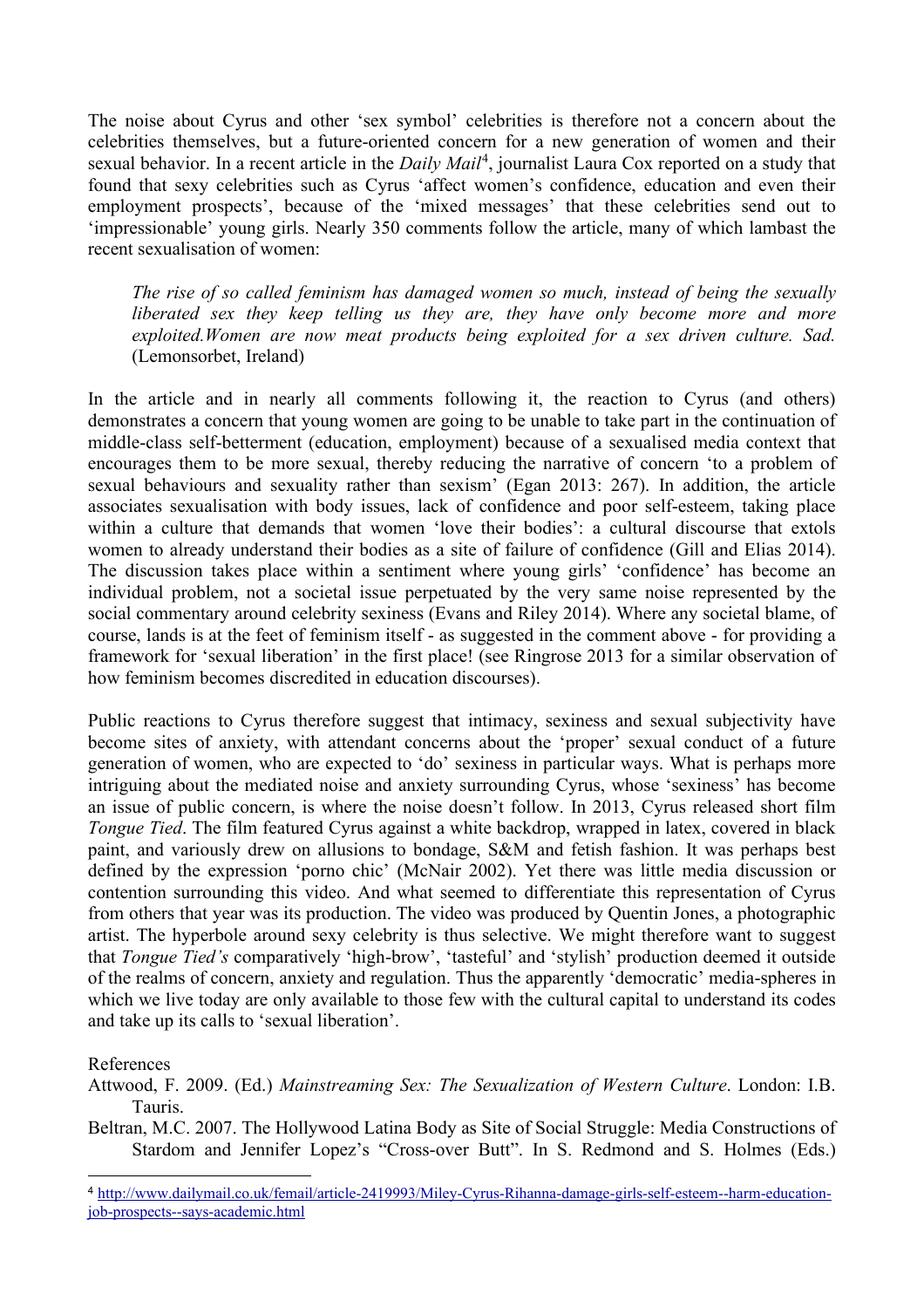*Stardom and Celebrity: A Reader* p.275-286. London: Sage.

- Biressi, A. and Nunn, H. 2004. The especially remarkable: celebrity and social mobility in Reality TV, *Mediactive*, 2, 8-25.
- Couldry, N. 2001. The Hidden Injurys of Media Power. *Journal of Consumer Culture*, 1(2): 155- 177.
- Dyer, R. 2004. *Heavenly Bodies*. London: Routledge.
- Dyer, R. 1979. *Stars*. London: BFI.
- Egan, D. 2013. Lost Objects: Feminism, Sexualisation and Melancholia. *Feminist Theory*, 14(3):265-274.
- Evans, A. and Riley S. 2013. Immaculate consumption: negotiating the sex symbol in postfeminist celebrity culture. *Journal of Gender Studies*. 22(3), 268-281.
- Evans, A. and Riley, S. 2014. *Technologies of Sexiness: Sex, Identity and Consumer Culture*. New York: Oxford University Press.
- Gill, R. 2007. *Gender and the Media*. Polity Press.
- Gill, R. 2012. Media, Empowerment and the 'Sexualization of Culture' Debates. *Sex Roles*, 66: 736-745.
- Gill, R. and Elias, A.S. 2014. 'Awaken your incredible': Love your body discourses and postfeminist contradictions, *International Journal of Media and Cultural Politics*, 10(2): 179- 188.
- Jackson, S., Vares, T. and Gill, R. 2013. The Whole Playboy Mansion Image': Girls Fashioning and Fashioned Selves within a Postfeminist Culture', *Feminism and Psychology*, 23(2): 143-162.
- Jensen, T. and Ringrose, J. 2014. Sluts that Choose Vs Doormat Gypsies: Exploring Affect in the Postfeminist, Visual Moral Economy of My Big Fat Gypsy Wedding. *Feminist Media Studies*, 14(3): 369-387.
- Lamb, S., Graling, K. and Wheeler, E.E. 2013. 'Pole-arized' discourse: An analysis of responses to Miley Cyrus's Teen Choice Awards pole dance. *Feminism and Psychology*, 23(2): 163-183.
- Littler, J. 2004. Making fame ordinary: intimacy, reflexivity and 'keeping it real'. *Mediactive*, 2, 8- 25.
- Marwick, A.E. and boyd, d. 2011. I Tweet Honestly, I Tweet Passionately: Twitter Users, Context Collapse, and the Imagined Audience, *New Media and Society*, 13(1): 114-133.
- McCabe, J. 2011. And Bringing Up the Rear: Pippa Middleton, her Derriere and Celebrity as Feminine Ideal. *Celebrity Studies*, 2(3): 355-357.
- McClintock, A. 1995. *Imperial Leather: Race, Gender and Sexuality in the Colonial Contest*. London: Routledge.
- McNair, B. 2002. *Striptease Culture: Sex, Media and the Democratization of Desire*. London: Routledge.
- McRobbie, A. 2009. *The Aftermath of Feminism: Culture, Gender and Social Change*. London: Sage.
- Railton, D. and Watson, P. 2005. Naughty Girls and Red Blooded Women: Representations of Female Heterosexuality in Music Video. *Feminist Media Studies*, 5(1): 51-63.
- Redmond, S. 2014. *Celebrity and the Media*, Basingstoke: Palgrave Macmillan.
- Ringrose, J. 2013. *Postfeminist Education? Girls and the Sexual Politics of Schooling*. London: Routledge.
- Rojek, C. 2012. *Fame Attack: The Inflation of Celebrity and Its Consequences*. London: Bloomsbury.
- Senft, T. 2009. *Camgirls. Celebrity and Community in the Age of Social Networks*. New York: Peter Lang.
- Schwartz, M. 2008. The Horror of Something to See: Celebrity 'Vaginas' as Prostheses. *Genders*, 48.
- Tremlett, A. 2014. Demotic or Demonic? Race, Class and Gender in 'Gypsy' Reality TV. *The Sociological Review*, 62: 316-334.
- Turner, G. 2013. *Understanding Celebrity*. London: Sage.